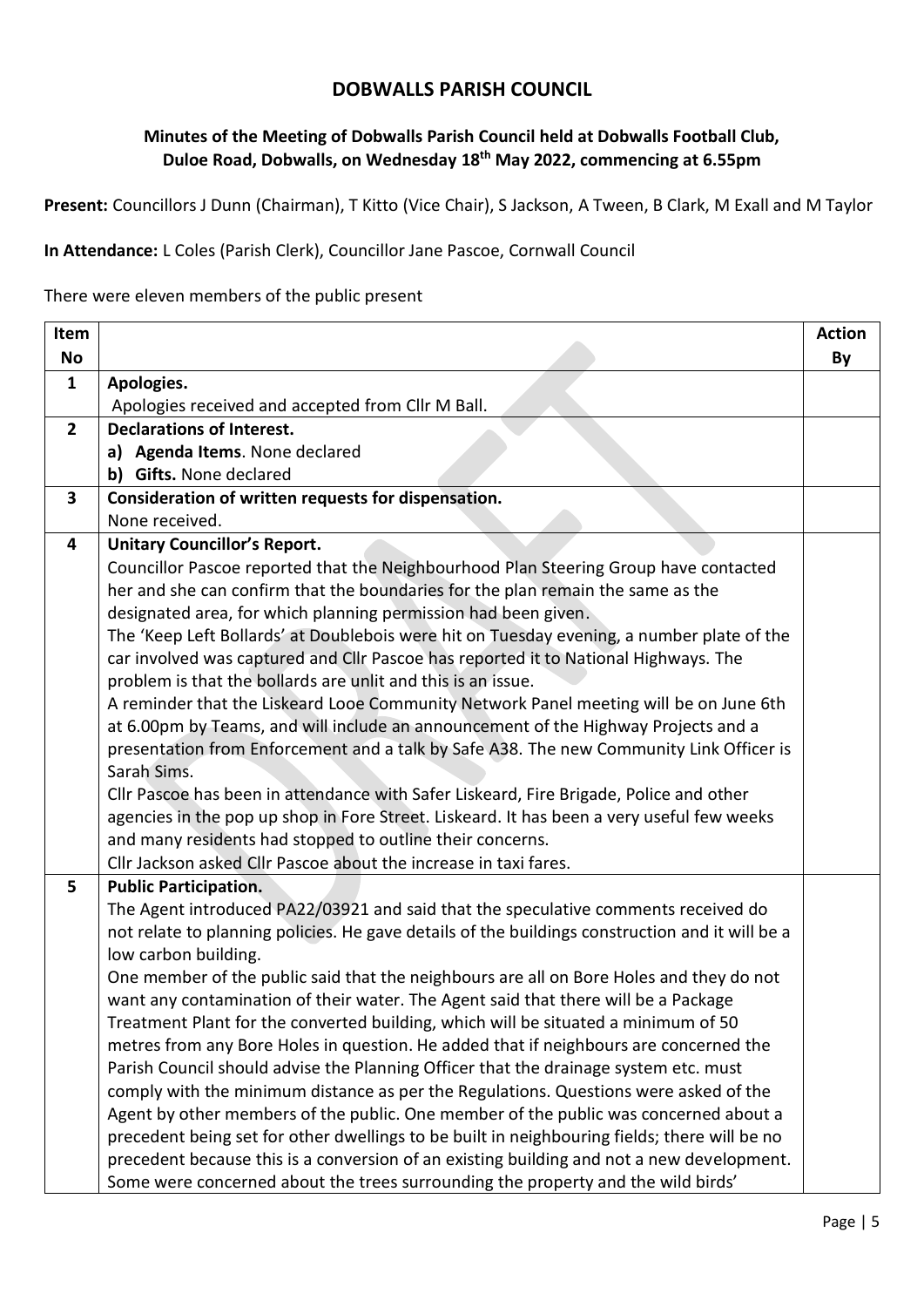|   | habitats; it is not the intention of the Applicant to fell any trees unnecessarily and if this |  |
|---|------------------------------------------------------------------------------------------------|--|
|   | was to happen the proper permissions would have to be sought.                                  |  |
|   | 9 members of the public left the meeting.                                                      |  |
| 6 | <b>Planning</b>                                                                                |  |
|   | a) Planning applications received before the agenda was finalised:                             |  |
|   | PA22/03650, Penhale Farm, Road from Dobwalls Roundabout through Dobwalls to                    |  |
|   | Moorswater, Dobwalls, Cornwall. Proposed agricultural building (Building "A")                  |  |
|   | PA22/03652, Penhale Farm, Road from Dobwalls Roundabout through Dobwalls to                    |  |
|   | Moorswater, Dobwalls, Cornwall. Proposed agricultural building (Building "B").                 |  |
|   | These two applications were considered together, being for the same site. Following            |  |
|   | discussion, it was RESOLVED to support but to make the comment that the                        |  |
|   | development has already started and there are concerns about effluent from the                 |  |
|   | animals using the barns running into the watercourse. Proposed by Cllr Tween,                  |  |
|   | seconded by Cllr Clark, six votes in favour of support with one abstention.                    |  |
|   | PA22/04080, Adjacent 3 Lantoom Cottages, Dobwalls, Liskeard, Cornwall. Construction            |  |
|   | of bungalow with vehicular access to site. After discussion it was RESOLVED to object          |  |
|   | to this application for the following reasons:                                                 |  |
|   | It is serious overdevelopment of the site.                                                     |  |
|   | Access is an issue, the proposed access will traverse the verge owned by Cornwall              |  |
|   | Council and maintained by the Parish Council under an SLA, is this agreed? There is a          |  |
|   | substantial drain in the road where the proposed access is and there are concerns              |  |
|   | about the run-off from the drive due to its elevated position.                                 |  |
|   | There are concerns that the vehicles from this development will be coming out onto             |  |
|   | the main road opposite parked cars.                                                            |  |
|   | There is an issue of overlooking, the windows of the development appear to be                  |  |
|   | directly opposite to the bedrooms of the neighbouring property.                                |  |
|   | Resolution was proposed by Cllr Kitto, seconded by Cllr Clark with all in favour               |  |
|   | PA22/03921, South Boduel Farm, Road from Junction South East of South Bosent to                |  |
|   | Turnpike Place, Liskeard, Cornwall. Conversion of stable block to 2 bedroom dwelling.          |  |
|   | Having listened to the concerns raised by members of the public it was RESOLVED to             |  |
|   | support the application subject to the Case Officer and Building Regulations ensuring          |  |
|   | that the new Bore Hole will not impact on the neighbouring properties which all have a         |  |
|   | Bore Hole, water pressure is to be maintained, and the Package Water Treatment                 |  |
|   | Plant is situated an appropriate distance (minimum 50 metres) from the existing                |  |
|   | neighbouring Bore Holes. Proposed by Cllr Tween, seconded by Cllr Exall five votes in          |  |
|   | favour of support and two abstentions.                                                         |  |
|   | b) Planning applications received after the agenda was published: None received.               |  |
|   | Planning decisions notified by Cornwall Council: None<br>c)                                    |  |
|   | <b>Other Planning Matters. None.</b><br>d)                                                     |  |
|   | The two remaining members of the public left the meeting.                                      |  |
| 7 | Minutes of the Meeting held on Wednesday 20 <sup>th</sup> April 2022.                          |  |
|   | It was RESOLVED that the minutes are a true record of that meeting, proposed by Cllr           |  |
|   | Taylor, seconded by Cllr Jackson, with all in favour who had been present at that              |  |
|   | meeting.                                                                                       |  |
| 8 | Matters arising from the above Minutes.                                                        |  |
|   | There is no update on PA21/12790.                                                              |  |
|   | The visit to the school by parking enforcement will be followed up at the CNA meeting.         |  |
|   |                                                                                                |  |
|   |                                                                                                |  |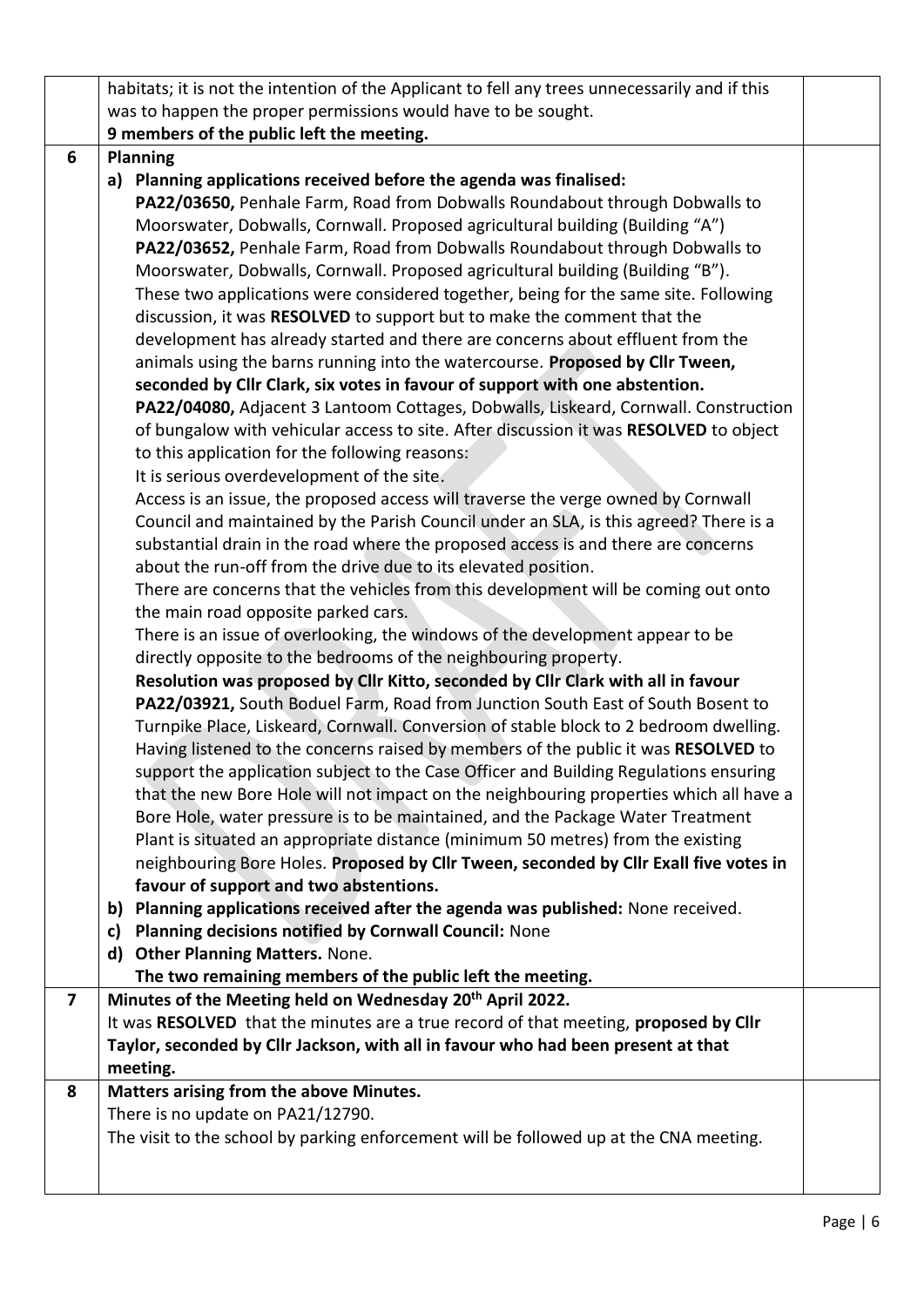| 9  | <b>Open Space Project.</b>                                                                                                                                               |              |
|----|--------------------------------------------------------------------------------------------------------------------------------------------------------------------------|--------------|
|    | Fountains Forestry have started the maintenance of the Open Space, they have sprayed                                                                                     |              |
|    | and will be cutting soon.                                                                                                                                                |              |
|    | Cllr Dunn cut the brambles etc. down prior to the event for Terence Frisby, which event                                                                                  |              |
|    | went extremely well.                                                                                                                                                     |              |
|    | Four benches have been securely installed and a picnic table is being sponsored by Kivells.                                                                              |              |
| 10 | <b>Queens Platinum Jubilee</b>                                                                                                                                           |              |
|    | On Friday 3 <sup>rd</sup> June there will be a Fun Day with a friendly/charity football match, a bouncy                                                                  |              |
|    | castle, slide and refreshments at the Football Club. The Open Space project will be<br>officially opened at 11.00am and the Commemorative Coins will be available at the |              |
|    | Football Club from 11.30am.                                                                                                                                              |              |
| 11 | Footpaths.                                                                                                                                                               |              |
|    | Deferred to the next meeting.                                                                                                                                            |              |
| 12 | Highways.                                                                                                                                                                |              |
|    | Nothing to report.                                                                                                                                                       |              |
| 13 | Neighbourhood Development Plan. Report circulated by Cllr Jackson.                                                                                                       |              |
|    | The key points are:                                                                                                                                                      |              |
|    | Recent Boundary Issues - This is one to watch                                                                                                                            |              |
|    | Possible meeting with Cornwall Planning Officer<br>٠                                                                                                                     |              |
|    | Update to St Keyne and Trewidland PC by Mhairi - report attached<br>٠                                                                                                    |              |
|    | Work continues on the supporting documents for Reg15 submission                                                                                                          |              |
|    | Target date is end of August 2022.                                                                                                                                       |              |
| 14 | The Villager Magazine.                                                                                                                                                   |              |
|    | The magazine will be ready for distribution before the 2 <sup>nd</sup> June. Clerk to pay printers                                                                       | <b>Clerk</b> |
| 15 | Correspondence.                                                                                                                                                          |              |
|    | a) Police Report. The PCSO was unable to attend the meeting. Report read out and                                                                                         |              |
|    | Clerk will ask if he can attend next month.                                                                                                                              | <b>Clerk</b> |
| 17 | <b>Finance</b>                                                                                                                                                           |              |
|    | a) Payments                                                                                                                                                              |              |
|    | It was RESOLVED to make the online payments for April, proposed by Cllr Kitto,                                                                                           |              |
|    | seconded by Cllr Jackson with all in favour:                                                                                                                             |              |
|    | Online - L Coles, Clerk's April salary, office and expenses<br>٠                                                                                                         |              |
|    | Online- HMRC, Clerk's April PAYE<br>٠                                                                                                                                    |              |
|    | Online - Crystal Clear Ltd, Cleaning of bus shelters - £50.00<br>$\bullet$                                                                                               |              |
|    | Online - Dobwalls United Church Grant - £2000.00<br>Online - D&L Grounds Maintenance - £1605.00                                                                          |              |
|    | ٠                                                                                                                                                                        |              |
|    | Online - Leisure Bench, (L Coles) purchase for benches for Community Space-<br>$\bullet$<br>£1303.92                                                                     |              |
|    | Online - Zurich Insurance, Annual renewal of Parish insurance, additional payment                                                                                        |              |
|    | as per updated Asset Register - £96.76                                                                                                                                   |              |
|    | Receipts: Magazine Adverts -42.50                                                                                                                                        |              |
|    | St Mabyn PC, 1/3 of Clerk's training costs - £34.00                                                                                                                      |              |
|    | b) Bank Reconciliations. Circulated to Members.                                                                                                                          |              |
|    | It was RESOLVED to approve the bank reconciliations for April as correct, proposed by                                                                                    |              |
|    | Cllr Tween, seconded by Cllr Exall with all in favour.                                                                                                                   |              |
| 18 | Any Other Business.                                                                                                                                                      |              |
|    |                                                                                                                                                                          |              |
|    | Cllr Taylor asked if the VAS collected speeding data. The Community Speed Watch visited<br>the village last Saturday.                                                    |              |